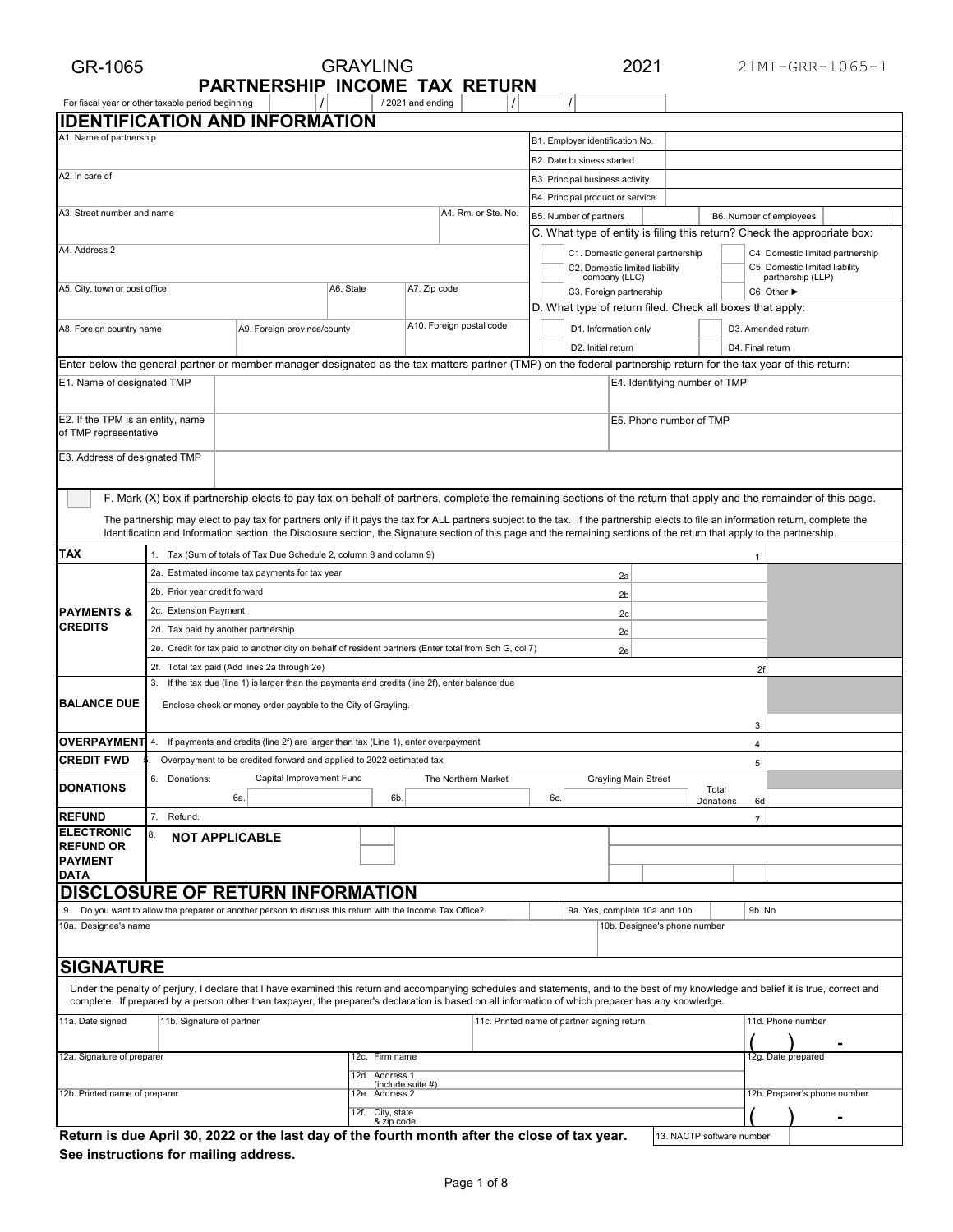|                                                                         | Name of partnership                                                                                                                                                                                                                                                                                                | Partnership's FEIN<br>2021 Form GR-1065, Schedule 1 |  |                                                                                                          |                                                                                                                                                                                 |                                                                                                                                                                                                                         |                                                                                                                                                                                     |  |
|-------------------------------------------------------------------------|--------------------------------------------------------------------------------------------------------------------------------------------------------------------------------------------------------------------------------------------------------------------------------------------------------------------|-----------------------------------------------------|--|----------------------------------------------------------------------------------------------------------|---------------------------------------------------------------------------------------------------------------------------------------------------------------------------------|-------------------------------------------------------------------------------------------------------------------------------------------------------------------------------------------------------------------------|-------------------------------------------------------------------------------------------------------------------------------------------------------------------------------------|--|
| <b>SCHEDULE 1 - PARTNER INFORMATION SCHEDULE</b><br><b>Attachment 1</b> |                                                                                                                                                                                                                                                                                                                    |                                                     |  |                                                                                                          |                                                                                                                                                                                 |                                                                                                                                                                                                                         |                                                                                                                                                                                     |  |
| P<br>- AN<br>RU<br>T <sup>M</sup><br>$N_B$<br>$E^E$<br>R <sup>R</sup>   | <b>COLUMN1</b><br>NAME AND ADDRESS OF ALL PARTNERS<br>(Complete column 1, column 2 and, if necessary, columns 3 and 4; if<br>column 4 for partner equals part-year (PR or PN), report the resident and<br>nonresident portions on separate partner lines)<br>Enter partner's name and address as per example below |                                                     |  | <b>COLUMN 2</b><br>PARTNER'S<br>SOCIAL SECURITY<br>OR EMPLOYER<br><b>IDENTIFICATION</b><br><b>NUMBER</b> | <b>COLUMN 3</b><br>TYPE OF ENTITY<br>OF PARTNER<br>(Follow Federal Form<br>1065 instructions for<br>Schedule K-1, Item I;<br>see Partner Entity<br><b>Classification Chart)</b> | <b>COLUMN 4</b><br>IF PARTNER IS AN<br>INDIVIDUAL OR<br><b>NOMINEE</b><br><b>REPRESENTING AN</b><br>INDIVIDUAL, ENTER<br>RESIDENCE STATUS OF<br>PARTNER (R = Resident,<br>$N =$ Nonresident,<br>PR = Part-year resident | <b>COLUMN 5</b><br>IF COLUMN 4<br><b>EQUALS PART-</b><br>YEAR RESIDENT<br><b>ENTER RESIDENCY</b><br>START DATE ON<br><b>RESIDENT (PR)</b><br>LINE AND END<br>DATE ON<br>NONRESIDENT |  |
| EX                                                                      | Partner's Name<br>Street number, street name and suite number<br>City, state, zip code                                                                                                                                                                                                                             |                                                     |  |                                                                                                          |                                                                                                                                                                                 | portion, PN = Part-year<br>nonresident portion)                                                                                                                                                                         | (PN) LINE                                                                                                                                                                           |  |
| 1                                                                       |                                                                                                                                                                                                                                                                                                                    |                                                     |  |                                                                                                          |                                                                                                                                                                                 |                                                                                                                                                                                                                         |                                                                                                                                                                                     |  |
| $\overline{2}$                                                          |                                                                                                                                                                                                                                                                                                                    |                                                     |  |                                                                                                          |                                                                                                                                                                                 |                                                                                                                                                                                                                         |                                                                                                                                                                                     |  |
| 3                                                                       |                                                                                                                                                                                                                                                                                                                    |                                                     |  |                                                                                                          |                                                                                                                                                                                 |                                                                                                                                                                                                                         |                                                                                                                                                                                     |  |
| $\overline{4}$                                                          |                                                                                                                                                                                                                                                                                                                    |                                                     |  |                                                                                                          |                                                                                                                                                                                 |                                                                                                                                                                                                                         |                                                                                                                                                                                     |  |
| 5                                                                       |                                                                                                                                                                                                                                                                                                                    |                                                     |  |                                                                                                          |                                                                                                                                                                                 |                                                                                                                                                                                                                         |                                                                                                                                                                                     |  |
| 6                                                                       |                                                                                                                                                                                                                                                                                                                    |                                                     |  |                                                                                                          |                                                                                                                                                                                 |                                                                                                                                                                                                                         |                                                                                                                                                                                     |  |
| $\overline{7}$                                                          |                                                                                                                                                                                                                                                                                                                    |                                                     |  |                                                                                                          |                                                                                                                                                                                 |                                                                                                                                                                                                                         |                                                                                                                                                                                     |  |
| 8                                                                       |                                                                                                                                                                                                                                                                                                                    |                                                     |  |                                                                                                          |                                                                                                                                                                                 |                                                                                                                                                                                                                         |                                                                                                                                                                                     |  |
| 9                                                                       |                                                                                                                                                                                                                                                                                                                    |                                                     |  |                                                                                                          |                                                                                                                                                                                 |                                                                                                                                                                                                                         |                                                                                                                                                                                     |  |
| 10                                                                      |                                                                                                                                                                                                                                                                                                                    |                                                     |  |                                                                                                          |                                                                                                                                                                                 |                                                                                                                                                                                                                         |                                                                                                                                                                                     |  |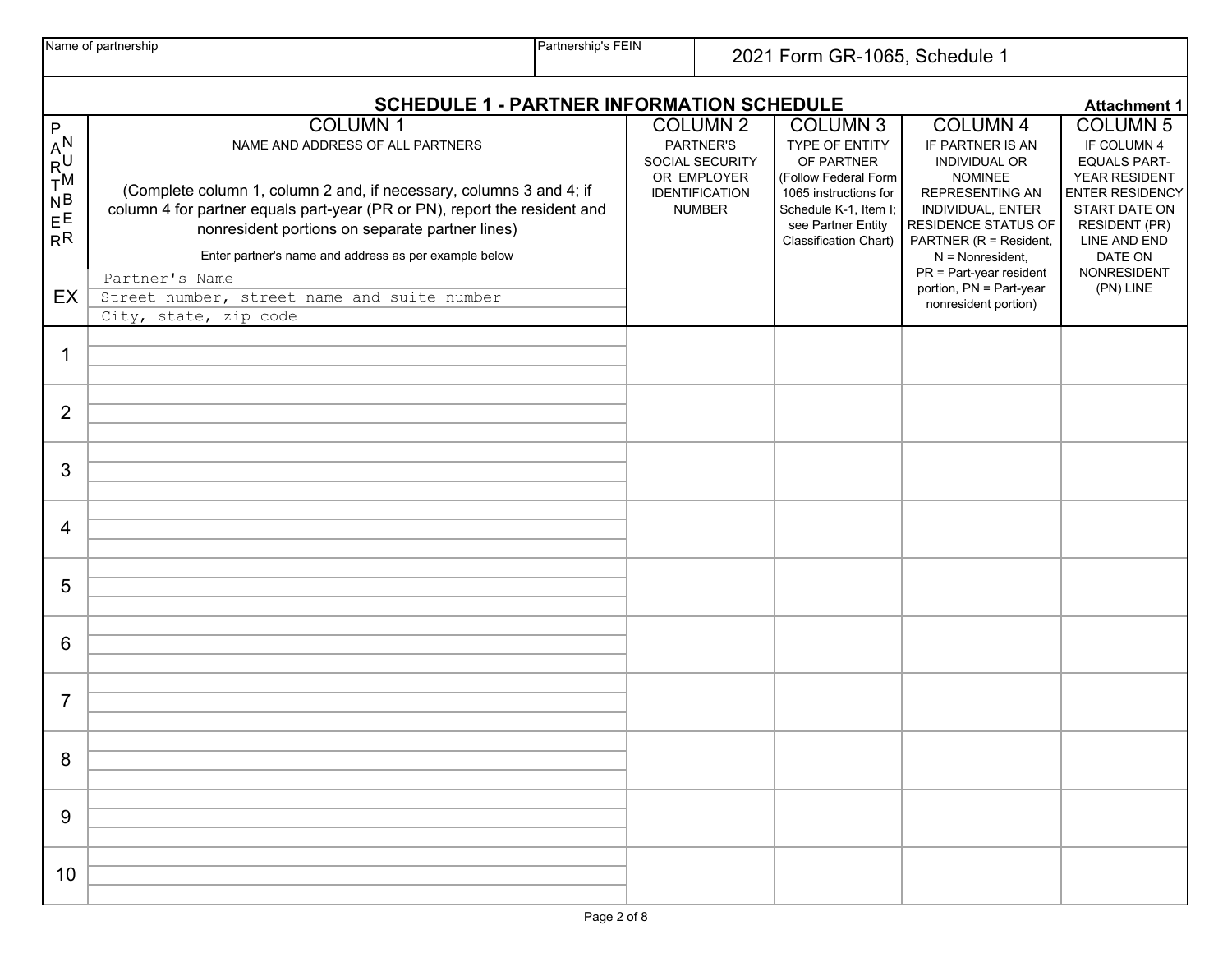| Name of partnership |
|---------------------|
|                     |

Partnership's FEIN

## **SCHEDULE 2 - PARTNER INCOME AND TAX CALCULATION SCHEDULE**

Partnerships filing an information return complete only columns 1 through 4. Partnerships electing to pay tax must complete all applicable columns.

## **Attachment 2**

| N<br>PU<br>AM<br>RB<br>TE<br><b>NR</b><br>$\mathsf E$<br>$\mathsf{R}$ | COLUMN <sub>1</sub><br>PARTNER'S NAME | COLUMN 2<br>TYPE OF ENTITY<br>OF PARTNER<br>(From Partner<br>Information Sch.)<br>Federal<br>Classification | Residency<br>Status | COLUMN 3<br>PARTNER'S<br>SOCIAL SECURITY<br>OR EMPLOYER<br><b>IDENTIFICATION</b><br><b>NUMBER</b><br>(From<br>Partner Information<br>Sch.) | COLUMN 4<br>TOTAL INCOME<br>(From Schedule C,<br>column 8; See page 1<br>box F) | <b>COLUMN 5</b><br>ALLOWABLE<br><b>DEDUCTIONS</b><br>(See instructions) | COLUMN 6<br><b>EXEMPTIONS</b><br>(See note 2 on<br>page 1 and<br>instructions) | COLUMN <sub>7</sub><br><b>TAXABLE INCOME</b><br>(Column 4 less<br>columns 5 and 6) | <b>COLUMN 8</b><br><b>TAX AT</b><br>RESIDENT OR<br>CORPORATION<br><b>TAX RATE</b><br>(Column 7<br>multiplied<br>by tax rate) | COLUMN 9<br><b>TAX AT</b><br>NONRESIDENT<br><b>TAX RATE</b><br>(Column 7<br>multiplied<br>by tax rate) | COLUMN 10<br><b>TAX PAID</b><br>(Column 8 less<br>Schedule G,<br>column 6; or<br>column 9; see<br>Instructions) |
|-----------------------------------------------------------------------|---------------------------------------|-------------------------------------------------------------------------------------------------------------|---------------------|--------------------------------------------------------------------------------------------------------------------------------------------|---------------------------------------------------------------------------------|-------------------------------------------------------------------------|--------------------------------------------------------------------------------|------------------------------------------------------------------------------------|------------------------------------------------------------------------------------------------------------------------------|--------------------------------------------------------------------------------------------------------|-----------------------------------------------------------------------------------------------------------------|
| $\mathbf{1}$                                                          |                                       |                                                                                                             |                     |                                                                                                                                            |                                                                                 |                                                                         |                                                                                |                                                                                    |                                                                                                                              |                                                                                                        |                                                                                                                 |
| $\overline{2}$                                                        |                                       |                                                                                                             |                     |                                                                                                                                            |                                                                                 |                                                                         |                                                                                |                                                                                    |                                                                                                                              |                                                                                                        |                                                                                                                 |
| $\mathbf{3}$                                                          |                                       |                                                                                                             |                     |                                                                                                                                            |                                                                                 |                                                                         |                                                                                |                                                                                    |                                                                                                                              |                                                                                                        |                                                                                                                 |
| $\overline{4}$                                                        |                                       |                                                                                                             |                     |                                                                                                                                            |                                                                                 |                                                                         |                                                                                |                                                                                    |                                                                                                                              |                                                                                                        |                                                                                                                 |
| 5                                                                     |                                       |                                                                                                             |                     |                                                                                                                                            |                                                                                 |                                                                         |                                                                                |                                                                                    |                                                                                                                              |                                                                                                        |                                                                                                                 |
| 6                                                                     |                                       |                                                                                                             |                     |                                                                                                                                            |                                                                                 |                                                                         |                                                                                |                                                                                    |                                                                                                                              |                                                                                                        |                                                                                                                 |
| $\overline{7}$                                                        |                                       |                                                                                                             |                     |                                                                                                                                            |                                                                                 |                                                                         |                                                                                |                                                                                    |                                                                                                                              |                                                                                                        |                                                                                                                 |
| 8                                                                     |                                       |                                                                                                             |                     |                                                                                                                                            |                                                                                 |                                                                         |                                                                                |                                                                                    |                                                                                                                              |                                                                                                        |                                                                                                                 |
| 9                                                                     |                                       |                                                                                                             |                     |                                                                                                                                            |                                                                                 |                                                                         |                                                                                |                                                                                    |                                                                                                                              |                                                                                                        |                                                                                                                 |
| 10                                                                    |                                       |                                                                                                             |                     |                                                                                                                                            |                                                                                 |                                                                         |                                                                                |                                                                                    |                                                                                                                              |                                                                                                        |                                                                                                                 |
| Totals                                                                |                                       |                                                                                                             |                     |                                                                                                                                            |                                                                                 |                                                                         |                                                                                |                                                                                    |                                                                                                                              |                                                                                                        |                                                                                                                 |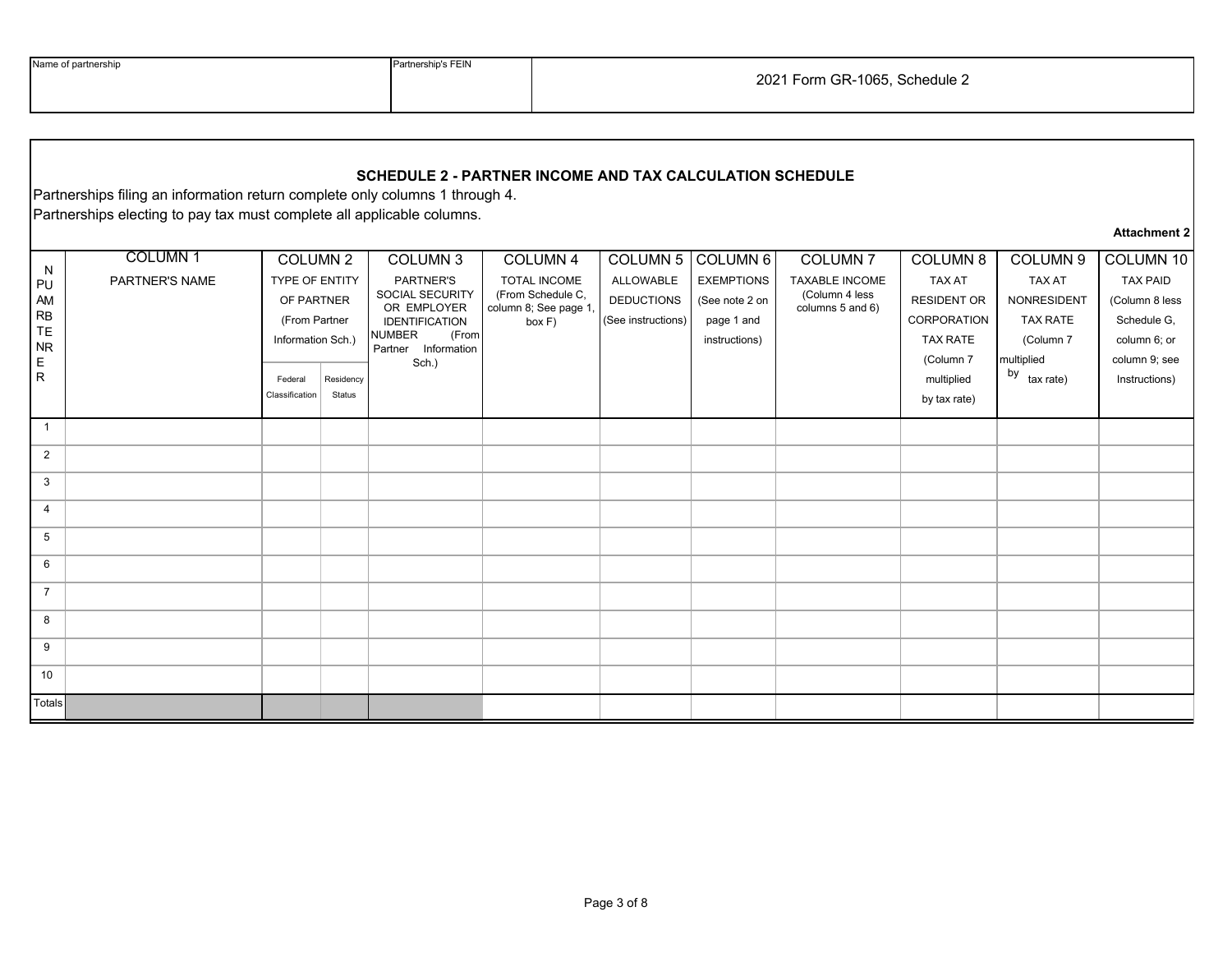$\Gamma$ 

| SCHEDULE A – ALLOCABLE PARTNERSHIP ORDINARY BUSINESS INCOME                                                                                         | <b>Attachment 3</b> |
|-----------------------------------------------------------------------------------------------------------------------------------------------------|---------------------|
| 1. Ordinary business income (loss) (Form 1065, pg. 1, line 22) (Attach copy of federal Form 1065, Sch K (1065), ancillary schedules and statements) |                     |
| 2. Add City of Grayling income tax, if deducted in determining income on federal Form 1065                                                          |                     |
| 3. Add interest and other costs incurred in connection with the production of income exempt from {City Name} income tax (Attach schedule)           |                     |
| 4. Deduct Sec. 179 depreciation (Federal Schedule K, line 12)                                                                                       |                     |
| 5. Other partnership deductions allowed under Michigan Uniform City Income Tax Ordinance (Attach explanation)                                       |                     |
| 6 Deduct ordinary income (loss) from other partnerships, estates & trusts (Federal Form 1065, page 1, line 4; attach explanation)                   |                     |
| 7. Total adjusted ordinary business income (Add lines 1, 2, 3 and subtract lines 4, 5 and 6)                                                        |                     |

|                                                                                                                          | SCHEDULE B - PARTNERSHIP INCOME NOT INCLUDED IN SCHEDULE A<br><b>Attachment 4</b> |                                                       |                                                                                                                      |                                                                                                                                                                 |                                                                                                                           |                                                                                                                                                             |                                                                                                                                      |                                                                                                            |  |
|--------------------------------------------------------------------------------------------------------------------------|-----------------------------------------------------------------------------------|-------------------------------------------------------|----------------------------------------------------------------------------------------------------------------------|-----------------------------------------------------------------------------------------------------------------------------------------------------------------|---------------------------------------------------------------------------------------------------------------------------|-------------------------------------------------------------------------------------------------------------------------------------------------------------|--------------------------------------------------------------------------------------------------------------------------------------|------------------------------------------------------------------------------------------------------------|--|
| <b>ATTACH COPY OF FEDERAL</b><br><b>SCHEDULE K (1065)</b><br><b>ATTACH SCHEDULES TO</b><br><b>EXPLAIN ALL EXCLUSIONS</b> | <b>FEDERAL</b><br><b>FORM 1065</b><br><b>REFERENCE</b>                            | <b>COLUMN1</b><br><b>APPORTIONED</b><br><b>INCOME</b> | <b>COLUMN 2</b><br><b>TOTAL</b><br><b>EXCLUDIBLE</b><br><b>RESIDENT</b><br>PARTNERS'<br>PORTION OF<br><b>COLUMN1</b> | COLUMN <sub>3</sub><br><b>TOTAL</b><br><b>EXCLUDIBLE</b><br>NONRESIDENT,<br><b>ESTATE AND</b><br><b>TRUST</b><br>PARTNERS'<br>PORTION OF<br>COLUMN <sub>1</sub> | <b>COLUMN 4</b><br><b>TOTAL EXCLUDIBLE</b><br><b>CORPORATION</b><br><b>PARTNERS'</b><br>PORTION OF<br>COLUMN <sub>1</sub> | <b>COLUMN 5</b><br><b>TOTAL</b><br><b>EXCLUDIBLE</b><br><b>OTHER</b><br>PARTNERS'<br>PORTION OF<br><b>COLUMN1</b><br>(Partners not in<br>columns 2, 3 or 4) | COLUMN <sub>6</sub><br><b>TOTAL TAXABLE</b><br>AT RESIDENT OR<br>CORPORATE<br><b>TAX RATE</b><br>(Column 1 less<br>column 2, 4 or 5) | <b>COLUMN7</b><br><b>TOTAL TAXABLE</b><br>AT NONRESIDENT<br><b>TAX RATE</b><br>(Column 1 less<br>column 3) |  |
| NONBUSINESS INTEREST AND DIVIDENDS (SEE INSTRUCTIONS)                                                                    |                                                                                   |                                                       |                                                                                                                      |                                                                                                                                                                 |                                                                                                                           |                                                                                                                                                             |                                                                                                                                      |                                                                                                            |  |
| Nonbusiness interest income<br>1.                                                                                        | Sch. K, line 5                                                                    |                                                       |                                                                                                                      |                                                                                                                                                                 |                                                                                                                           |                                                                                                                                                             |                                                                                                                                      |                                                                                                            |  |
| 2. Nonbusiness dividend income                                                                                           | Sch. K, lines 6a                                                                  |                                                       |                                                                                                                      |                                                                                                                                                                 |                                                                                                                           |                                                                                                                                                             |                                                                                                                                      |                                                                                                            |  |
| SALE OR EXCHANGE OF PROPERTY (SEE INSTRUCTIONS)                                                                          |                                                                                   |                                                       |                                                                                                                      |                                                                                                                                                                 |                                                                                                                           |                                                                                                                                                             |                                                                                                                                      |                                                                                                            |  |
| 3. Net short-term capital gain (loss)                                                                                    | Sch. K, line 8                                                                    |                                                       |                                                                                                                      |                                                                                                                                                                 |                                                                                                                           |                                                                                                                                                             |                                                                                                                                      |                                                                                                            |  |
| 4. Net long-term capital gain (loss)                                                                                     | Sch. K, L. 9a - c                                                                 |                                                       |                                                                                                                      |                                                                                                                                                                 |                                                                                                                           |                                                                                                                                                             |                                                                                                                                      |                                                                                                            |  |
| 5. Net Section 1231 gain (loss)                                                                                          | Sch. K, line 10                                                                   |                                                       |                                                                                                                      |                                                                                                                                                                 |                                                                                                                           |                                                                                                                                                             |                                                                                                                                      |                                                                                                            |  |
| RENTS AND ROYALTIES (IF INCOME INCLUDES RENTAL REAL ESTATE, ATTACH COPY OF FEDERAL FORM 8825)                            |                                                                                   |                                                       |                                                                                                                      |                                                                                                                                                                 |                                                                                                                           |                                                                                                                                                             |                                                                                                                                      |                                                                                                            |  |
| Net income (loss) from rental<br>6.<br>real estate activities                                                            | Sch. K, line 2                                                                    |                                                       |                                                                                                                      |                                                                                                                                                                 |                                                                                                                           |                                                                                                                                                             |                                                                                                                                      |                                                                                                            |  |
| Net income (loss) from other<br>7.<br>rental activities                                                                  | Sch. K, line 3c                                                                   |                                                       |                                                                                                                      |                                                                                                                                                                 |                                                                                                                           |                                                                                                                                                             |                                                                                                                                      |                                                                                                            |  |
| 8. Royalty income                                                                                                        | Sch. K, line 7                                                                    |                                                       |                                                                                                                      |                                                                                                                                                                 |                                                                                                                           |                                                                                                                                                             |                                                                                                                                      |                                                                                                            |  |
| <b>OTHER INCOME</b>                                                                                                      |                                                                                   |                                                       |                                                                                                                      |                                                                                                                                                                 |                                                                                                                           |                                                                                                                                                             |                                                                                                                                      |                                                                                                            |  |
| 9. Other income                                                                                                          | Sch. K. line 11                                                                   |                                                       |                                                                                                                      |                                                                                                                                                                 |                                                                                                                           |                                                                                                                                                             |                                                                                                                                      |                                                                                                            |  |
| Ordinary income from other<br>10.<br>partnerships (See ** below)                                                         | Form 1065, line 4                                                                 |                                                       |                                                                                                                      |                                                                                                                                                                 |                                                                                                                           |                                                                                                                                                             |                                                                                                                                      |                                                                                                            |  |
| Total apportioned income (Add lines 1 through 10<br>11.<br>of each column)                                               |                                                                                   |                                                       |                                                                                                                      |                                                                                                                                                                 |                                                                                                                           |                                                                                                                                                             |                                                                                                                                      |                                                                                                            |  |
| Amounts reported in column 1 are from federal Form 1065 or Schedule K (1065).                                            |                                                                                   |                                                       |                                                                                                                      |                                                                                                                                                                 |                                                                                                                           |                                                                                                                                                             |                                                                                                                                      |                                                                                                            |  |
| ** Attach schedule showing name, address and FEIN of each partnership.                                                   |                                                                                   |                                                       |                                                                                                                      |                                                                                                                                                                 |                                                                                                                           |                                                                                                                                                             |                                                                                                                                      |                                                                                                            |  |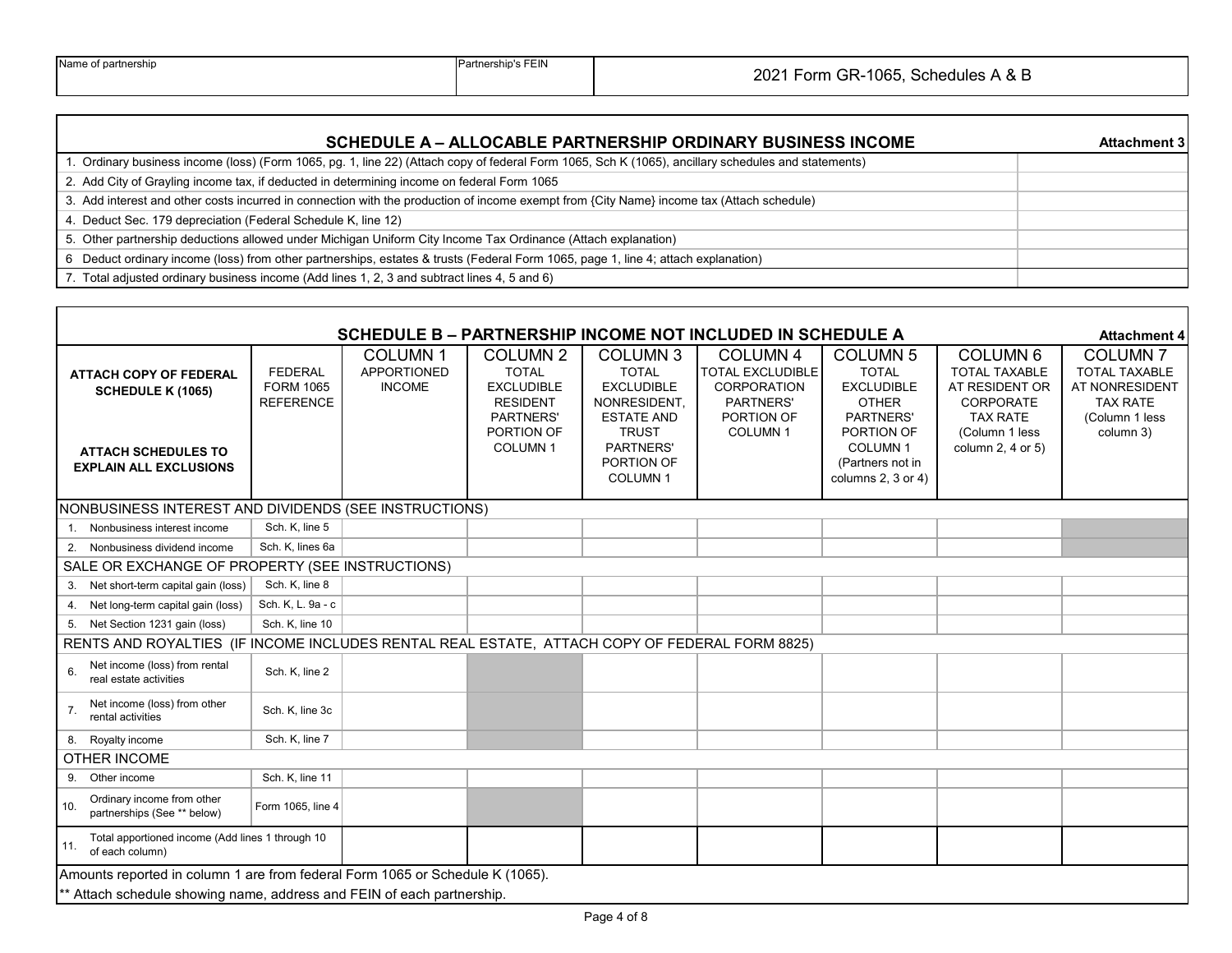|  | Name of partnership |
|--|---------------------|
|--|---------------------|

Partnership's FEIN

|                                                                                 | <b>SCHEDULE C – INCOME DISTRIBUTION TO PARTNERS</b><br><b>Attachment 5</b>                                                       |                                                                                            |                                                                                                       |                                                                                                                                                                                     |                                                                                                                                                        |                                                                                                                                                     |                                                                                                                                                                                 |                                                                                                                                                |  |  |  |
|---------------------------------------------------------------------------------|----------------------------------------------------------------------------------------------------------------------------------|--------------------------------------------------------------------------------------------|-------------------------------------------------------------------------------------------------------|-------------------------------------------------------------------------------------------------------------------------------------------------------------------------------------|--------------------------------------------------------------------------------------------------------------------------------------------------------|-----------------------------------------------------------------------------------------------------------------------------------------------------|---------------------------------------------------------------------------------------------------------------------------------------------------------------------------------|------------------------------------------------------------------------------------------------------------------------------------------------|--|--|--|
| N<br>P U<br>A M<br>R <sub>B</sub><br>T E<br>N <sub>R</sub><br>Е<br>$\mathsf{R}$ | <b>COLUMN1</b><br><b>ADJUSTED</b><br><b>ORDINARY</b><br><b>BUSINESS</b><br><b>INCOME</b> (Total<br>equals<br>Schedule A, line 7) | COLUMN 2<br><b>GUARANTEED</b><br>PAYMENTS TO<br><b>PARTNERS</b><br>(Fed. 1065, line<br>10) | <b>COLUMN 3</b><br><b>INCOME</b><br>SUBJECT TO<br><b>ALLOCATION</b><br>(Add Column 1<br>and Column 2) | COLUMN <sub>4</sub><br>ALLOCATION PERCENTAGE<br>(Resident partners enter 100%;<br>partnership partners see<br>instructions; other partners enter<br>percentage from Sch. D, line 5) | <b>COLUMN 5</b><br><b>ALLOCATED</b><br><b>ORDINARY</b><br><b>BUSINESS</b><br><b>INCOME</b><br>(Column 3<br>multiplied by<br>percentage in<br>Column 4) | COLUMN 6<br><b>RESIDENT, CORPORATION</b><br>AND PARTNERSHIP<br>PARTNER'S PORTION OF<br>SCHEDULE B INCOME<br>(From Schedule B, line 11,<br>column 6) | <b>COLUMN7</b><br>NONRESIDENT,<br><b>ESTATE AND</b><br><b>TRUST</b><br>PARTNER'S<br>PORTION OF<br><b>SCHEDULE B</b><br><b>INCOME</b><br>(From Schedule B,<br>line 11, column 7) | <b>COLUMN 8</b><br>TOTAL INCOME<br>(Add columns 5, 6 and 7;<br>If partnership elects to pay<br>enter on Schedule<br>tax.<br>$2$ , column $1$ ) |  |  |  |
| -1                                                                              |                                                                                                                                  |                                                                                            |                                                                                                       | ℅                                                                                                                                                                                   |                                                                                                                                                        |                                                                                                                                                     |                                                                                                                                                                                 |                                                                                                                                                |  |  |  |
| 2                                                                               |                                                                                                                                  |                                                                                            |                                                                                                       | $\frac{9}{6}$                                                                                                                                                                       |                                                                                                                                                        |                                                                                                                                                     |                                                                                                                                                                                 |                                                                                                                                                |  |  |  |
| 3                                                                               |                                                                                                                                  |                                                                                            |                                                                                                       | $\frac{9}{6}$                                                                                                                                                                       |                                                                                                                                                        |                                                                                                                                                     |                                                                                                                                                                                 |                                                                                                                                                |  |  |  |
|                                                                                 |                                                                                                                                  |                                                                                            |                                                                                                       | $\frac{9}{6}$                                                                                                                                                                       |                                                                                                                                                        |                                                                                                                                                     |                                                                                                                                                                                 |                                                                                                                                                |  |  |  |
| 5                                                                               |                                                                                                                                  |                                                                                            |                                                                                                       | $\frac{0}{6}$                                                                                                                                                                       |                                                                                                                                                        |                                                                                                                                                     |                                                                                                                                                                                 |                                                                                                                                                |  |  |  |
| 6                                                                               |                                                                                                                                  |                                                                                            |                                                                                                       | %                                                                                                                                                                                   |                                                                                                                                                        |                                                                                                                                                     |                                                                                                                                                                                 |                                                                                                                                                |  |  |  |
| $\mathbf{Q}$                                                                    |                                                                                                                                  |                                                                                            |                                                                                                       | $\frac{9}{6}$                                                                                                                                                                       |                                                                                                                                                        |                                                                                                                                                     |                                                                                                                                                                                 |                                                                                                                                                |  |  |  |
| 9                                                                               |                                                                                                                                  |                                                                                            |                                                                                                       | %                                                                                                                                                                                   |                                                                                                                                                        |                                                                                                                                                     |                                                                                                                                                                                 |                                                                                                                                                |  |  |  |
|                                                                                 |                                                                                                                                  |                                                                                            |                                                                                                       | $\frac{9}{6}$                                                                                                                                                                       |                                                                                                                                                        |                                                                                                                                                     |                                                                                                                                                                                 |                                                                                                                                                |  |  |  |
| 10                                                                              |                                                                                                                                  |                                                                                            |                                                                                                       | $\frac{9}{6}$                                                                                                                                                                       |                                                                                                                                                        |                                                                                                                                                     |                                                                                                                                                                                 |                                                                                                                                                |  |  |  |
| <b>Totals</b>                                                                   |                                                                                                                                  |                                                                                            |                                                                                                       | $\frac{9}{6}$                                                                                                                                                                       |                                                                                                                                                        |                                                                                                                                                     |                                                                                                                                                                                 |                                                                                                                                                |  |  |  |

|         |                                                                               |                                                                                                                                                                                                                                                                                                                                                                                                                                                                     |  | <b>SCHEDULE D – BUSINESS ALLOCATION PERCENTAGE</b>                    |                                               | <b>Attachment 6</b>               |  |
|---------|-------------------------------------------------------------------------------|---------------------------------------------------------------------------------------------------------------------------------------------------------------------------------------------------------------------------------------------------------------------------------------------------------------------------------------------------------------------------------------------------------------------------------------------------------------------|--|-----------------------------------------------------------------------|-----------------------------------------------|-----------------------------------|--|
|         |                                                                               |                                                                                                                                                                                                                                                                                                                                                                                                                                                                     |  | COLUMN 1<br><b>LOCATED EVERYWHERE</b>                                 | COLUMN <sub>2</sub><br><b>LOCATED IN CITY</b> | COLUMN <sub>3</sub><br>PERCENTAGE |  |
|         | a. Average net book value of real and tangible personal property              |                                                                                                                                                                                                                                                                                                                                                                                                                                                                     |  |                                                                       |                                               | (Column 2 divided                 |  |
|         | b. Gross annual rent paid for real property only, multiplied by 8             |                                                                                                                                                                                                                                                                                                                                                                                                                                                                     |  |                                                                       |                                               | by column 1)                      |  |
|         | c. Totals (Add lines 1a and 1b)                                               |                                                                                                                                                                                                                                                                                                                                                                                                                                                                     |  |                                                                       |                                               |                                   |  |
|         | 2. Total wages, salaries, commissions and other compensation of all employees |                                                                                                                                                                                                                                                                                                                                                                                                                                                                     |  |                                                                       |                                               |                                   |  |
|         | 3. Gross receipts from sales made or services rendered                        |                                                                                                                                                                                                                                                                                                                                                                                                                                                                     |  |                                                                       |                                               | $\frac{9}{6}$                     |  |
|         |                                                                               | 4. Total percentages (Add the percentages computed in column 3, lines 1c, 2 and 3)                                                                                                                                                                                                                                                                                                                                                                                  |  |                                                                       |                                               | %                                 |  |
|         |                                                                               | 5. Business allocation percentage (Divide line 4 by the number of factors) Enter here and on Schedule C, column 2 (See note below)                                                                                                                                                                                                                                                                                                                                  |  |                                                                       |                                               | %                                 |  |
| Note 3. |                                                                               | In determining the business allocation percentage (Line 5), a factor shall be excluded from the computation only when such factor does not exist anywhere insofar<br>is concerned. In such cases, the sum of the remaining percentages shall be divided by the number of factors actually used.<br>In the case of a taxpayer authorized by the Income Tax Administrator to use one of the special formulas, attach an explanation and use the lines provided below: |  |                                                                       | as the taxpayer's business operation          |                                   |  |
|         | a. Numerator                                                                  |                                                                                                                                                                                                                                                                                                                                                                                                                                                                     |  | c. Percentage (a divided by b) (Enter here and on Schedule C, Col. 2) |                                               | $\%$                              |  |
|         | b. Denominator<br>d. Date of Administrator's approval letter (mm/dd/yyyy)     |                                                                                                                                                                                                                                                                                                                                                                                                                                                                     |  |                                                                       |                                               |                                   |  |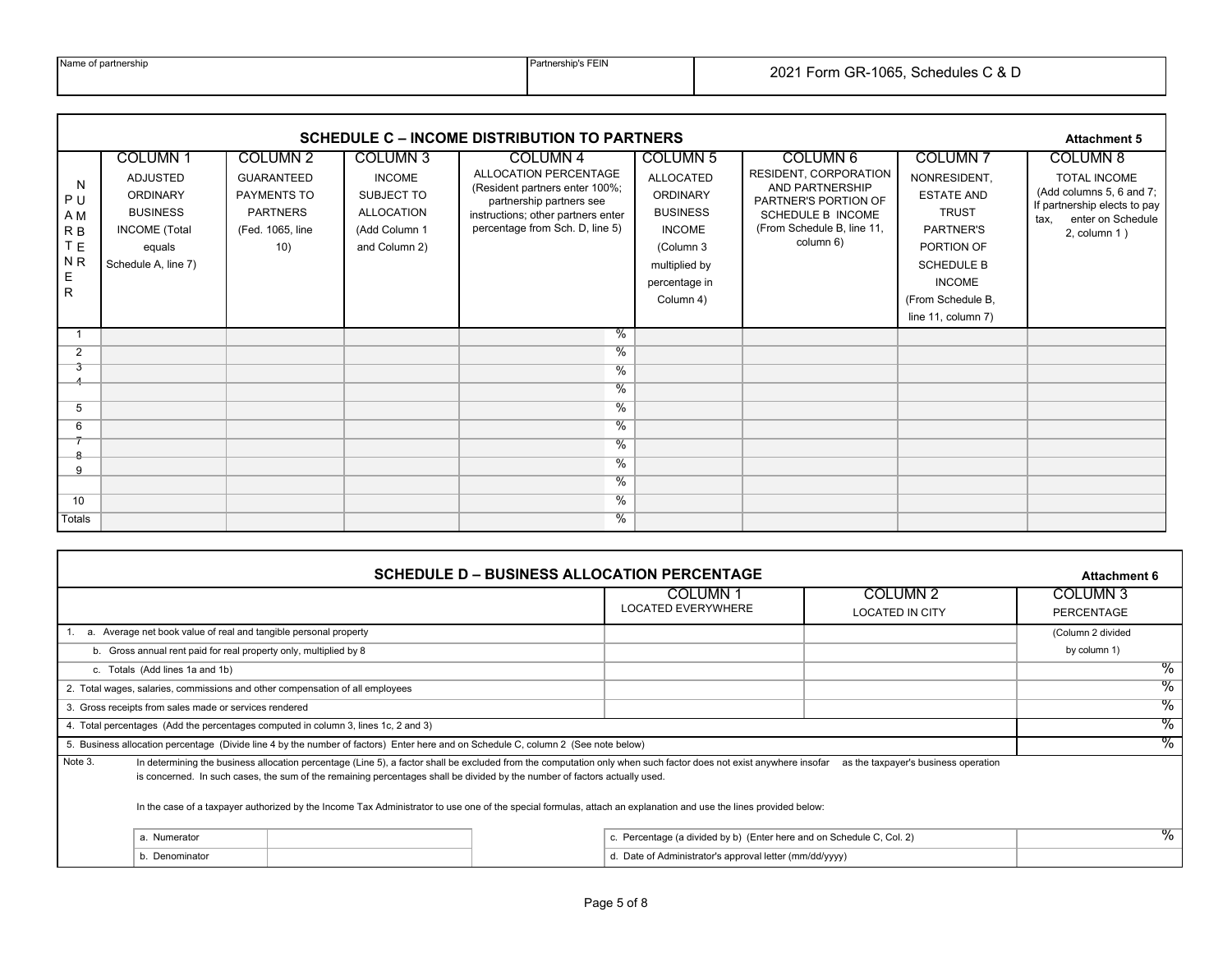|  | Name of partnership |
|--|---------------------|
|--|---------------------|

|                  | <b>SCHEDULE E – RENTAL REAL ESTATE</b>                                                                                                                 | <b>Attachment 7</b> |
|------------------|--------------------------------------------------------------------------------------------------------------------------------------------------------|---------------------|
|                  | If the business activity of the partnership includes rental of real estate, indicate below the complete address and the gain or loss of each property. |                     |
| <b>PROPERTY#</b> | PROPERTY ADDRESS (Street number, street name, city, state and zip code)                                                                                | <b>GAIN OR LOSS</b> |
|                  |                                                                                                                                                        |                     |
|                  |                                                                                                                                                        |                     |
| .ک               |                                                                                                                                                        |                     |
| 4.               |                                                                                                                                                        |                     |
| 5.               |                                                                                                                                                        |                     |
| <b>TOTALS</b>    | (ATTACH COPY OF FEDERAL FORM 8825)                                                                                                                     |                     |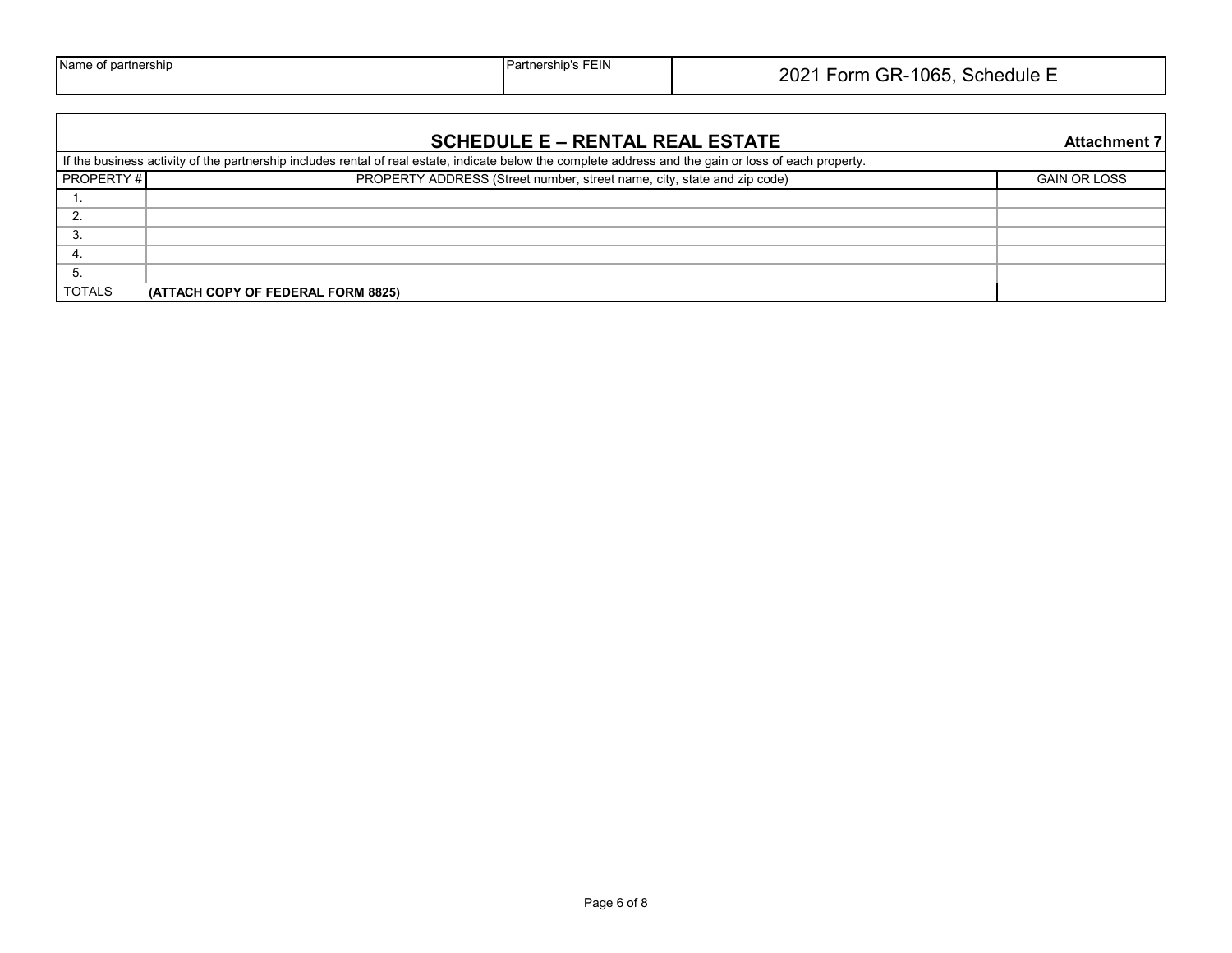## **SCHEDULE G – CREDIT FOR TAX PAID TO ANOTHER CITY ON BEHALF OF RESIDENT PARTNERS** Attachment 8

If tax is paid to more than one other city on behalf of a resident partner, use a separate line for each city. Total the amounts in column 6 for the partner and enter the total credit for the partner on the last line for the partner in column 7.

|                                                                                                        | <b>COLUMN1</b>                            | <b>COLUMN 2</b>          | <b>COLUMN 3</b>   | <b>COLUMN 4</b>            | <b>COLUMN 5</b>                                  | <b>COLUMN 6</b>    | <b>COLUMN7</b>         |
|--------------------------------------------------------------------------------------------------------|-------------------------------------------|--------------------------|-------------------|----------------------------|--------------------------------------------------|--------------------|------------------------|
| P                                                                                                      | NAME OF OTHER CITY                        | <b>INCOME TAXABLE BY</b> | NUMBER OF         | TAX AT CITY'S              | TAX PAID TO OTHER CITY                           | <b>CREDIT FOR</b>  | <b>TOTAL CREDIT</b>    |
| N<br>A                                                                                                 |                                           | OTHER CITY AND           | <b>EXEMPTIONS</b> | <b>NONRESIDENT</b>         | (Subtract the result of column                   | <b>TAX PAID TO</b> | FOR TAX PAID TO        |
| U<br>R                                                                                                 |                                           | ALSO TAXABLE BY          | <b>CLAIMED BY</b> | <b>TAX RATE</b>            | 3 multiplied by other city's                     | OTHER CITY         | OTHER CITY ON          |
| M<br>T                                                                                                 |                                           | <b>GRAYLING</b>          | PARTNER (Tax      | (Subtract the result of    | exemption value from column (Smaller of column 4 |                    | <b>BEHALF OR</b>       |
| B<br>E<br>R<br>N                                                                                       |                                           |                          | Due Schedule,     | column 3 multiplied by     | 2 and multiply the difference                    | or column 5)       | <b>PARTNER</b>         |
|                                                                                                        |                                           |                          | column 6)         | city's exemption value     | by other city's nonresident                      |                    | (Column 6 total for    |
| E<br>R                                                                                                 |                                           |                          |                   | from column 2 and          | tax rate)                                        |                    | partner; place on      |
|                                                                                                        |                                           |                          |                   | multiply the difference by |                                                  |                    | last line for partner) |
|                                                                                                        |                                           |                          |                   | the partner's resident     |                                                  |                    |                        |
|                                                                                                        |                                           |                          |                   | city's nonresident tax     |                                                  |                    |                        |
| 999                                                                                                    |                                           | 10,000                   |                   | rate)<br>62                | 41                                               | 41                 |                        |
| 999                                                                                                    | Example Lansing<br><b>Example Detroit</b> | 5,000                    | $rac{3}{3}$       | $\overline{24}$            | $\overline{39}$                                  | $\overline{24}$    |                        |
| 999                                                                                                    | <b>Example Saginaw</b>                    | 12,000                   | $\overline{3}$    | $\overline{77}$            | $\overline{77}$                                  | $\overline{77}$    | 142                    |
|                                                                                                        |                                           |                          |                   |                            |                                                  |                    |                        |
|                                                                                                        |                                           |                          |                   |                            |                                                  |                    |                        |
|                                                                                                        |                                           |                          |                   |                            |                                                  |                    |                        |
|                                                                                                        |                                           |                          |                   |                            |                                                  |                    |                        |
|                                                                                                        |                                           |                          |                   |                            |                                                  |                    |                        |
|                                                                                                        |                                           |                          |                   |                            |                                                  |                    |                        |
|                                                                                                        |                                           |                          |                   |                            |                                                  |                    |                        |
|                                                                                                        |                                           |                          |                   |                            |                                                  |                    |                        |
|                                                                                                        |                                           |                          |                   |                            |                                                  |                    |                        |
|                                                                                                        |                                           |                          |                   |                            |                                                  |                    |                        |
|                                                                                                        |                                           |                          |                   |                            |                                                  |                    |                        |
|                                                                                                        |                                           |                          |                   |                            |                                                  |                    |                        |
|                                                                                                        |                                           |                          |                   |                            |                                                  |                    |                        |
|                                                                                                        |                                           |                          |                   |                            |                                                  |                    |                        |
|                                                                                                        |                                           |                          |                   |                            |                                                  |                    |                        |
|                                                                                                        |                                           |                          |                   |                            |                                                  |                    |                        |
|                                                                                                        |                                           |                          |                   |                            |                                                  |                    |                        |
|                                                                                                        |                                           |                          |                   |                            |                                                  |                    |                        |
|                                                                                                        |                                           |                          |                   |                            |                                                  |                    |                        |
|                                                                                                        |                                           |                          |                   |                            |                                                  |                    |                        |
|                                                                                                        |                                           |                          |                   |                            |                                                  |                    |                        |
|                                                                                                        |                                           |                          |                   |                            |                                                  |                    |                        |
| Total credit for tax paid to another city (Add amounts in column 7; enter here and on page 1, line 2e) |                                           |                          |                   |                            |                                                  |                    |                        |